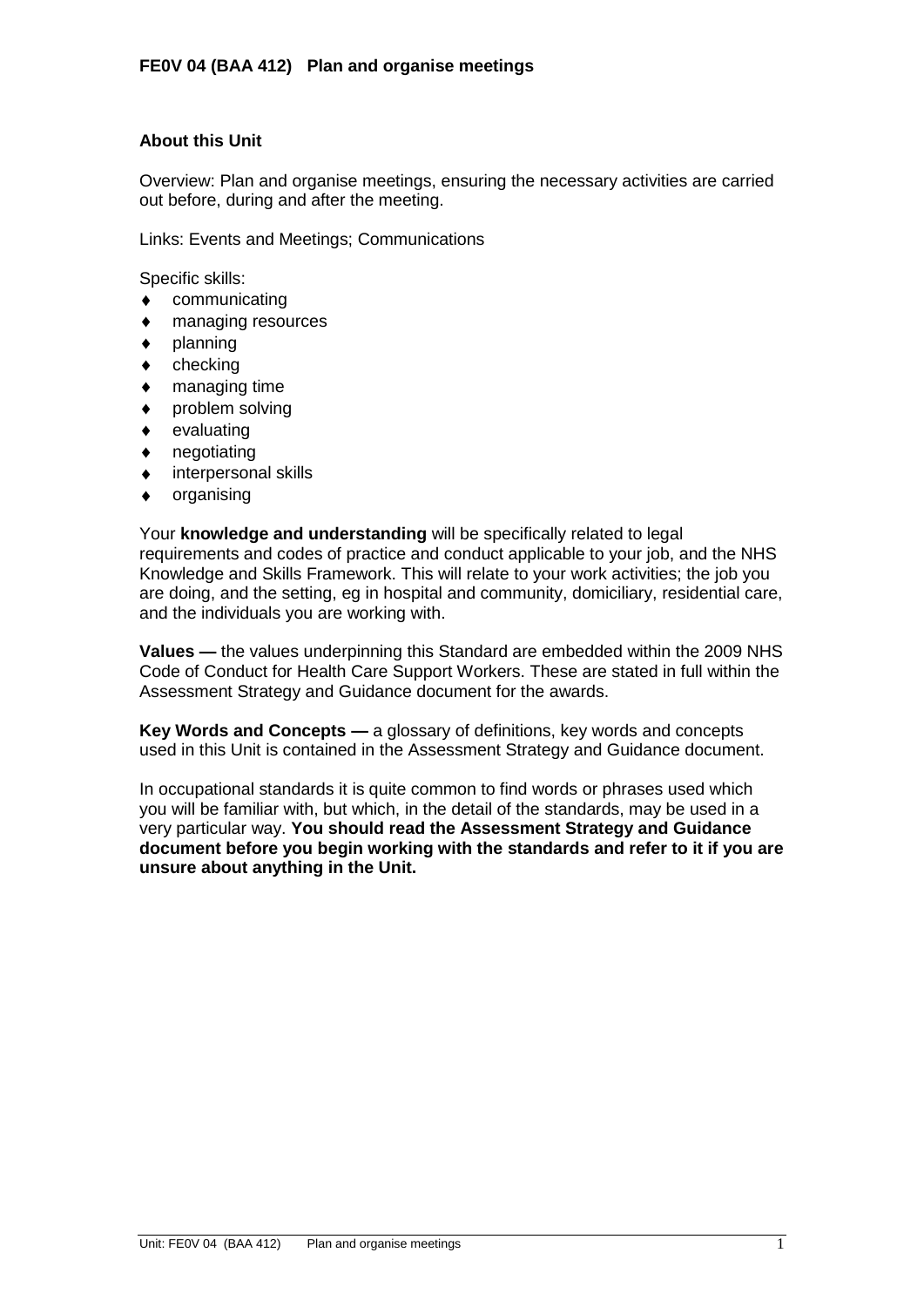## **Specific Evidence Requirements for the Unit It is essential that you adhere to the Evidence Requirements for this Unit SPECIFIC EVIDENCE REQUIREMENTS FOR THIS UNIT**

#### **Simulation:**

Simulation is **NOT** permitted for any part of this Unit.  $\bullet$ 

#### **The following forms of evidence ARE mandatory:**  $\blacklozenge$

- $\bullet$ **Direct Observation:** Your assessor or expert witness must observe you in real work activities. Their confirmation of your practice will provide evidence for a significant amount of the performance criteria in this Unit. **For example**, how you welcome and receive all attendees and offer suitable refreshments.
- $\ddot{\bullet}$ **Professional discussion:** Describes your actions in a particular situation and reflect on the reason(s) why you practice that way. **For example**, discuss with your assessor/expert witness how you indentify suitable venues for different types of meetings.

### **Competence of performance and knowledge could also be demonstrated using a variety of evidence from the following:**

- **Reflective Account:** These are written pieces of work which allow you to reflect on the course of action you took in a specific situation to identify any learning from the piece of work and to describe what you might do differently in the light of your new knowledge.
- **Questioning/professional discussion**: May be used to provide evidence of  $\ddot{\bullet}$ knowledge, legislation, policies and procedures which cannot be fully evidenced through direct observation or reflective accounts. In addition your assessor/mentor or expert witness may also ask questions to clarify aspects of your practice.
- **Expert Witness**: A designated expert witness, eg a senior member of staff, may  $\blacklozenge$ provide a direct observation of your practice, or record a professional discussion they have held with you on a specific piece of practice.
- **Witness Testimony**: Can be a confirmation or authentication of the activities described  $\blacklozenge$ in your evidence which your assessor or mentor has not seen.
- $\ddot{\bullet}$ **Products:** These can be any record that you would normally use within your normal role, eg you should not put confidential records in your portfolio; they can remain where they are normally stored and be checked by your assessor and internal verifier.
- **Prior Learning:** You may be able to use recorded prior learning from a course of  $\bullet$ training you have attended within the last two years. Discussion on the relevance of this should form part of your assessment plan for each Unit.
- **Simulation:** There may be times when you have to demonstrate you are competent in  $\ddot{\bullet}$ a situation that does not arise naturally through your work role, eg dealing with violent or abusive behaviour. The Evidence Requirements in each Unit provide specific guidance regarding the use of simulation.

# **GENERAL GUIDANCE**

- Prior to commencing this Unit you should agree and complete an assessment plan with  $\blacklozenge$ your assessor which details the assessment methods you will be using, and the tasks you will be undertaking to demonstrate your competence.
- $\ddot{\bullet}$ Evidence must be provided for ALL of the performance criteria, ALL of the knowledge.
- The evidence must reflect the policies and procedures of your workplace and be linked to current legislation, values and the principles of best practice within the Health Care sector. This will include the National Service Standards for your areas of work.
- All evidence must relate to your own work practice.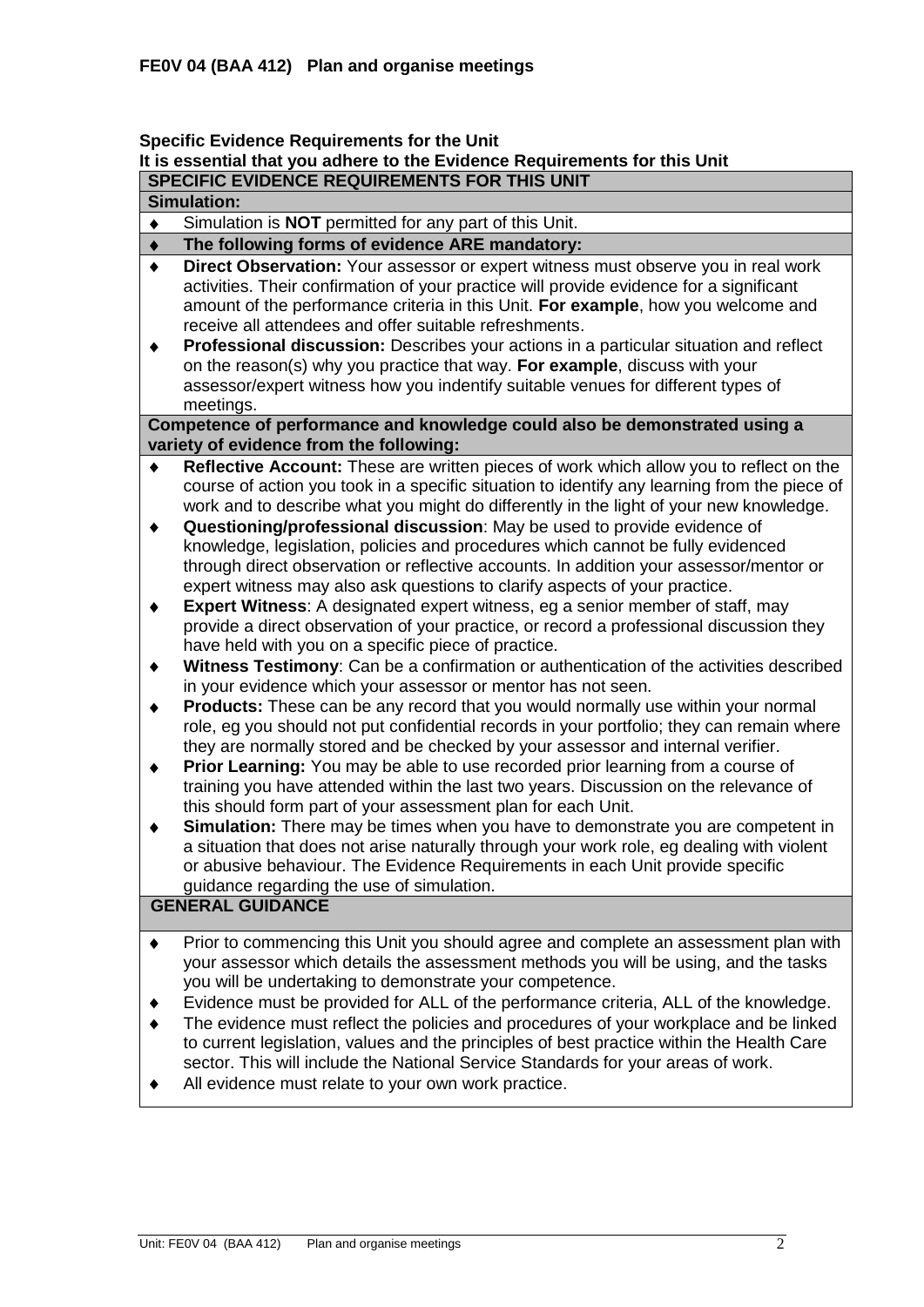# **KNOWLEDGE SPECIFICATION FOR THIS UNIT**

 $\mathbf{r}$ 

Competent practice is a combination of the application of skills and knowledge informed by values and ethics. This specification details the knowledge and understanding required to carry out competent practice in the performance described in this Unit.

When using this specification **it is important to read the knowledge requirements in relation to expectations and requirements of your job role**.

**You need to provide evidence for ALL knowledge points listed below. There are a variety of ways this can be achieved so it is essential that you read the 'knowledge evidence' section of the Assessment Guidance.**

|                 | You need to show that you know, understand and can apply in<br>practice:                         | Enter<br><b>Evidence</b><br><b>Numbers</b> |
|-----------------|--------------------------------------------------------------------------------------------------|--------------------------------------------|
| 1               | How to plan meetings that meet agreed aims and objectives.                                       |                                            |
| $\overline{2}$  | The different types of meetings and their main features.                                         |                                            |
| 3               | The purpose and benefits of planning and agreeing a brief for<br>the meeting.                    |                                            |
| 4               | The role of the person organising the meeting.                                                   |                                            |
| 5               | How to identify suitable venues for different types of meetings.                                 |                                            |
| 6               | The types of resources needed for different types of meetings.                                   |                                            |
| $\overline{7}$  | Health, safety and security requirements when organising<br>meetings.                            |                                            |
| 8               | The main points that should be covered by an agenda and<br>meeting papers.                       |                                            |
| 9               | The types of information attendees will need.                                                    |                                            |
| 10              | Any special requirements that attendees may have and how to<br>meet them.                        |                                            |
| 11              | The benefits of briefing the chair in advance of the meeting.                                    |                                            |
| 12 <sub>2</sub> | The purpose of welcoming and providing suitable refreshments<br>to attendees.                    |                                            |
| 13              | The types of information, advice and support that may be<br>asked to be provided during meetings |                                            |
| 14              | The types of problems that may occur during meetings and<br>how to solve these.                  |                                            |
| 15              | How to record and follow up actions.                                                             |                                            |
|                 | 16 How to evaluate external services.                                                            |                                            |
| 17              | Different ways to collect and evaluate participant feedback<br>from the meeting.                 |                                            |
| 18              | How to agree learning points to improve the organisation of<br>future meetings.                  |                                            |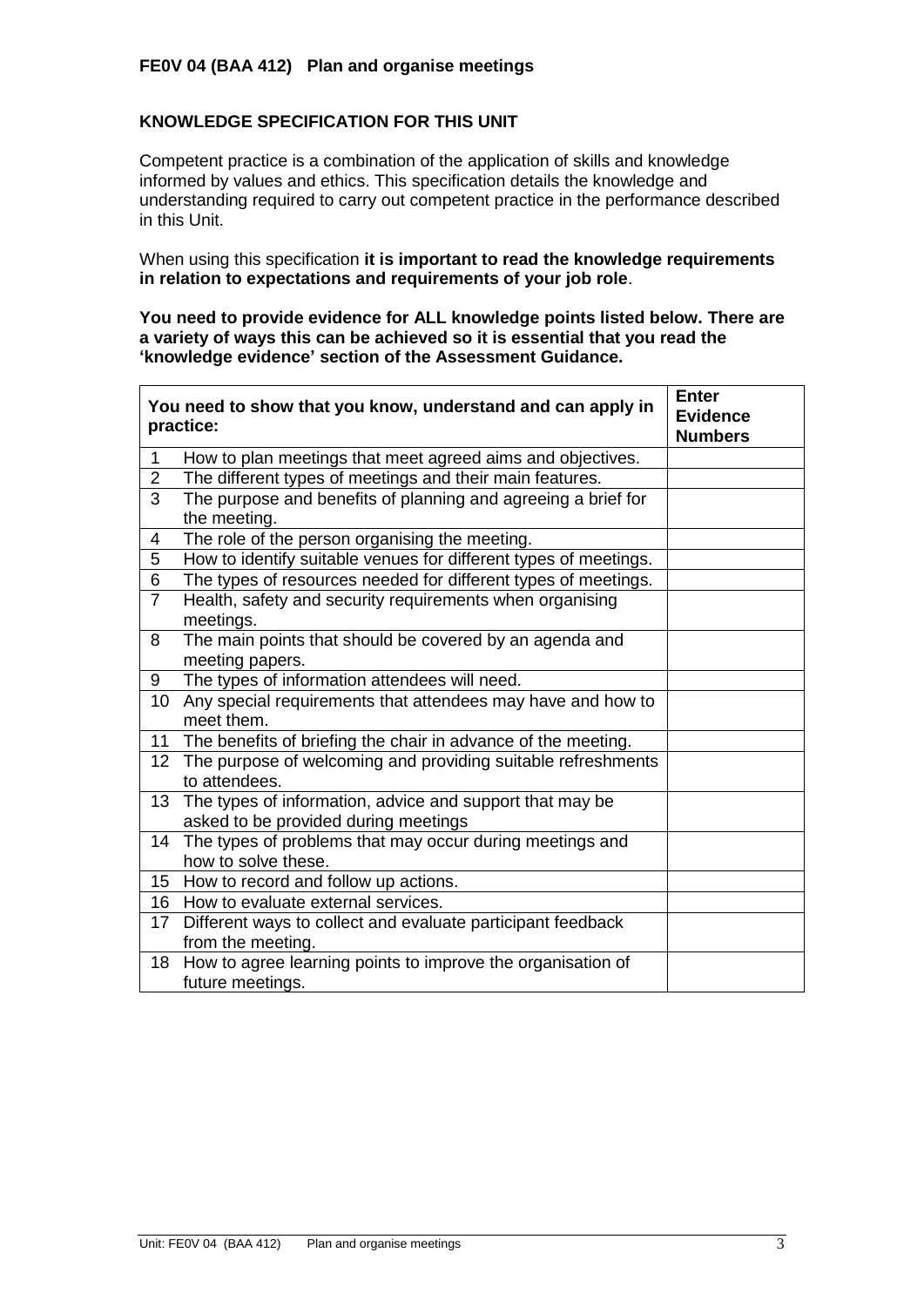# **You must be able to do the following:**

| <b>Performance Criteria</b> |                                         | DO | RA | EW | Q | P | WТ | PD |
|-----------------------------|-----------------------------------------|----|----|----|---|---|----|----|
| <b>Before the meeting</b>   |                                         |    |    |    |   |   |    |    |
| 1                           | Plan and agree the meeting brief.       |    |    |    |   |   |    |    |
| $\overline{2}$              | Agree a budget for the meeting, where   |    |    |    |   |   |    |    |
|                             | appropriate.                            |    |    |    |   |   |    |    |
| 3                           | Organise and confirm venue,             |    |    |    |   |   |    |    |
|                             | equipment and catering requirements.    |    |    |    |   |   |    |    |
| $\overline{4}$              | Agree and prepare agenda and            |    |    |    |   |   |    |    |
|                             | meeting papers.                         |    |    |    |   |   |    |    |
| 5                           | Invite attendees, confirm attendance    |    |    |    |   |   |    |    |
|                             | and identify any special requirements.  |    |    |    |   |   |    |    |
| 6                           | Make sure attendees' needs are met.     |    |    |    |   |   |    |    |
| $\overline{7}$              | Collate and dispatch papers for the     |    |    |    |   |   |    |    |
|                             | meeting within agreed timescales.       |    |    |    |   |   |    |    |
| 8                           | Make sure the chair receives an         |    |    |    |   |   |    |    |
|                             | appropriate briefing.                   |    |    |    |   |   |    |    |
| 9                           | Arrange the equipment and layout of     |    |    |    |   |   |    |    |
|                             | the room.                               |    |    |    |   |   |    |    |
|                             | 10 Arrange catering, if appropriate.    |    |    |    |   |   |    |    |
| 11                          | Make sure someone has been              |    |    |    |   |   |    |    |
|                             | nominated to take minutes, if required. |    |    |    |   |   |    |    |
| At the meeting              |                                         |    |    |    |   |   |    |    |
|                             | 12 Make sure attendees are welcomed     |    |    |    |   |   |    |    |
|                             | and receive suitable refreshments.      |    |    |    |   |   |    |    |
| 13 <sup>2</sup>             | Make sure attendees have the papers     |    |    |    |   |   |    |    |
|                             | and other resources they need.          |    |    |    |   |   |    |    |
|                             | 14 Provide information, advice and      |    |    |    |   |   |    |    |
|                             | support when required.                  |    |    |    |   |   |    |    |
| After the meeting           |                                         |    |    |    |   |   |    |    |
| 15                          | Evaluate and maintain a record of       |    |    |    |   |   |    |    |
|                             | external services, where these have     |    |    |    |   |   |    |    |
|                             | been used.                              |    |    |    |   |   |    |    |
|                             | 16 Collect and evaluate participant     |    |    |    |   |   |    |    |
|                             | feedback from the meeting and share     |    |    |    |   |   |    |    |
|                             | the results with relevant people.       |    |    |    |   |   |    |    |
| 17                          | Agree learning points and use these to  |    |    |    |   |   |    |    |
|                             | improve the organisation of future      |    |    |    |   |   |    |    |
|                             | meetings.                               |    |    |    |   |   |    |    |

*PD* = *Professional Discussion*

*DO = Direct Observation RA = Reflective Account Q = Questions F* = *Product (Work)*